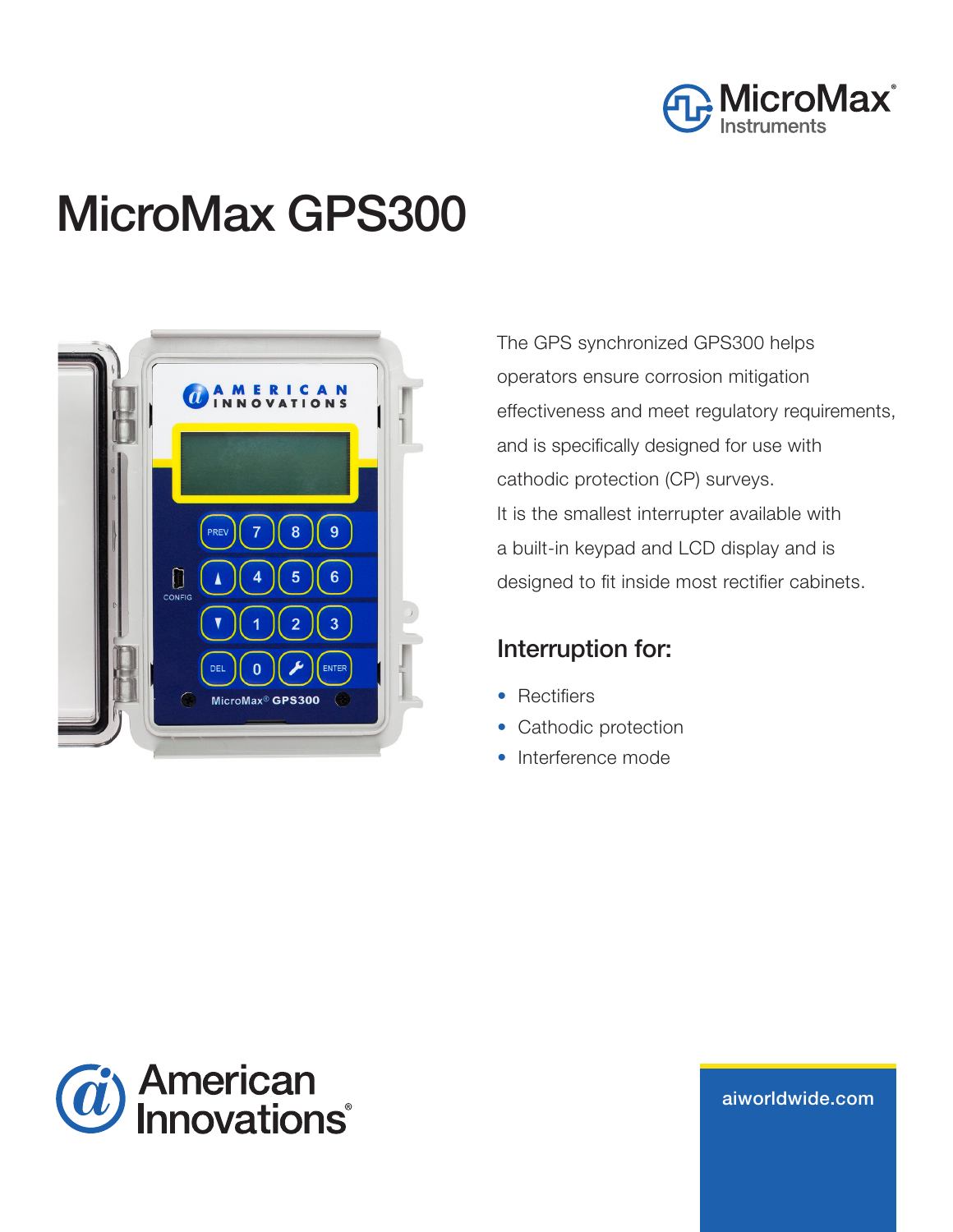## MicroMax GPS300

## Key Benefits

#### GPS synchronization

Keeps all interrupters, including Bullhorn remote monitors with interruption, synchronized for maximum accuracy

#### Smallest interrupter with embedded display and keyboard

- Takes up less space when transporting
- Can be installed inside most rectifiers
- Easy to operate using the keypad

#### Program interruption schedules with keypad or PC using USB

Simple and quick to program

#### Power directly from rectifier secondary AC tap or DC source Quick installation and reliable operation

Interruption On/Off cycle times up to 999.9 seconds in 0.1 second increments

Customizable interruption characteristics

Continuous, daily, dated, and interference modes Flexible interruption schedule

#### Interference mode with configurable Off, On, and daily cycle settings

Synchronously interrupts specific groups of rectifiers to determine the influence of each rectifier on the structure under test. The GPS350 provides Interference Mode for close interval, depolarization and DCVG surveys with configurable Off, On, and delay settings.

#### Provides up to 0.5 A at 12 V to control relays

Can use a wide range of mercury, solid state, standard, or custom relays

#### Store up to 9 interruption programs

Faster setup and common interruption settings using preconfigured schedules

#### Works with remote monitors from AI and other vendors

Compatibility allows system-wide interruption

### Interruption not affected by loss of GPS signal

Prevents temporary GPS signal loss from affecting survey

#### Auto-resume after power loss

Interruption automatically continues with same program once power is restored

The MicroMax GPS300 is a portable, flexible, rugged, fully-programmable GPS synchronized current interrupter that is designed specifically for cathodic protection (CP) surveys. The GPS300 helps operators ensure corrosion mitigation effectiveness and meet regulatory requirements. It is the smallest interrupter available with a built-in keypad and LCD display and is designed to fit inside most rectifier cabinets. The GPS300 is programmed using the embedded keypad or with a PC via USB. It operates in continuous, daily, dated, and interference modes to fit any interruption schedule. The device can be powered from an AC or DC source for quick installation and reliable operation.

• Portable – The GPS300 is the smallest interrupter available with a builtin keypad and LCD display. It is light, weighing less than 2 pounds, but rugged enough to withstand the harshest conditions.

• Small – The unit is small enough to fit inside most rectifier enclosures, reducing the chances of vandalism and eliminating the need to chain it down to prevent theft.

• Interference Mode – Synchronously interrupts specific groups of rectifiers to determine the influence of each rectifier on the structure under test. The GPS 300 provides Interference Mode for close interval, depolarization and DCVG surveys with configurable Off, On, and delay settings.

• Relay Compatibility – The GPS300 works with a wide range of solid state, mercury, standard, and custom relays all offered by American Innovations as the single source for all of your interruption needs.



*GPS300 System Diagram*



aiworldwide.com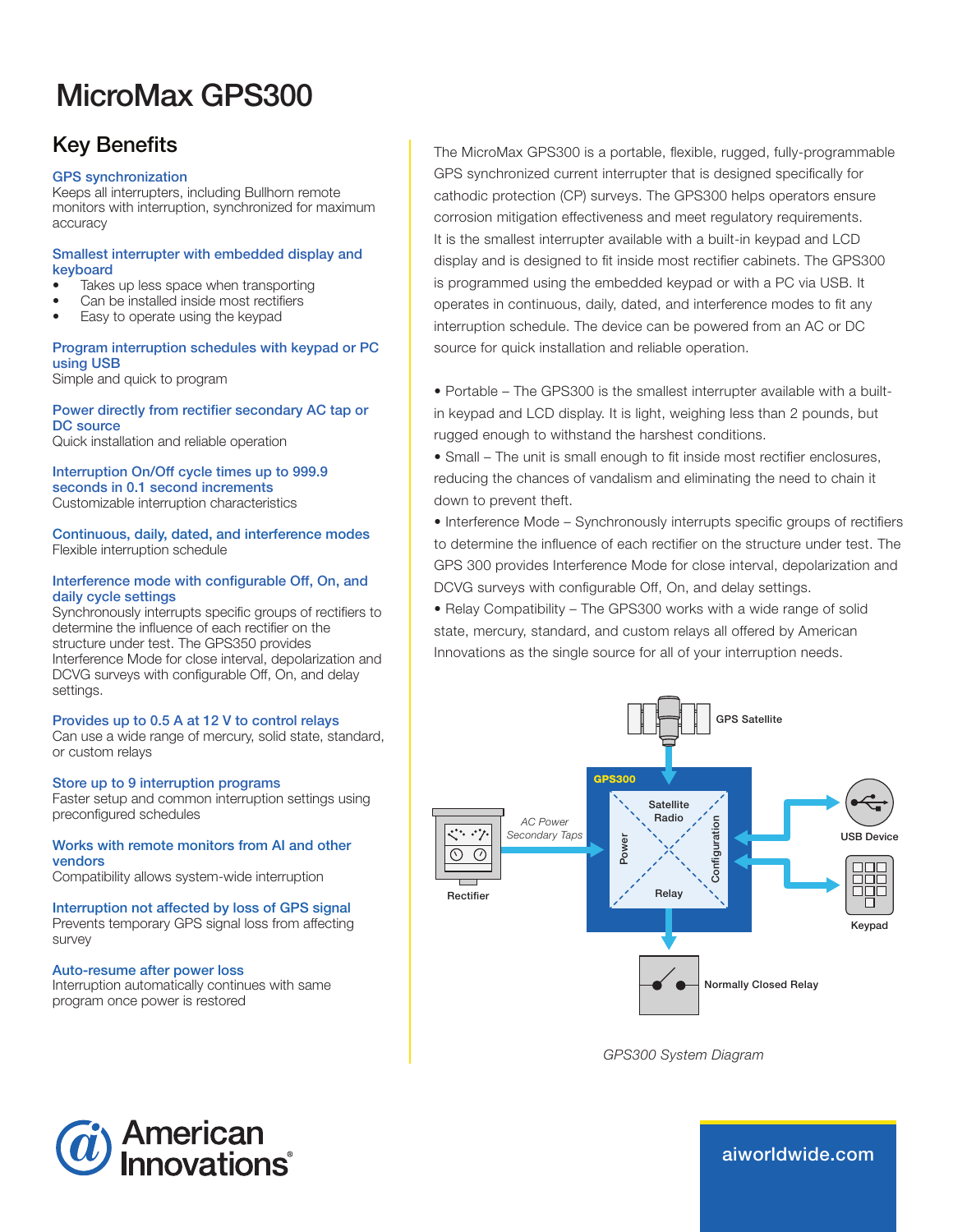## MicroMax GPS300 Specifications

| Input Power:                         | 10 - 60 V DC or 8 - 42 V AC                          |
|--------------------------------------|------------------------------------------------------|
| GPS Synchronization:                 | Yes                                                  |
|                                      |                                                      |
| <b>Interruption Cycle</b>            |                                                      |
| Range: 0.1 - 999.9 s                 |                                                      |
| Increments: 100 ms                   |                                                      |
| Relay Drive Capacity:                | 0.5A                                                 |
| Number of Programmable Schedules:    | 9                                                    |
| Start Phase:                         | ON or OFF                                            |
|                                      |                                                      |
| Enclosure                            |                                                      |
| Fully waterproof case                |                                                      |
| See-through cover                    |                                                      |
|                                      |                                                      |
| <b>Display</b>                       | <b>LCD</b> display                                   |
| <b>Operating Temperature:</b>        | -30 °C to +70 °C (LCD visible from -20 °C to +60 °C) |
| Weight:                              | 1 lbs. 11 oz. (0.77 kg)                              |
| Dimensions:                          | $6.0" \times 4.5" \times 2.8"$                       |
|                                      |                                                      |
| <b>Relay Options</b>                 |                                                      |
| Mercury Normally Closed (NC):        | 30 A, 60 A and 100 A                                 |
| AC Solid State Normally Closed (NC): | 80 A and 100 A                                       |
| DC Solid State Normally Closed (NC): | 100 A                                                |
|                                      |                                                      |

Accessories optionally available in ready-to-survey kit with relay, cables, and canvas bag



aiworldwide.com